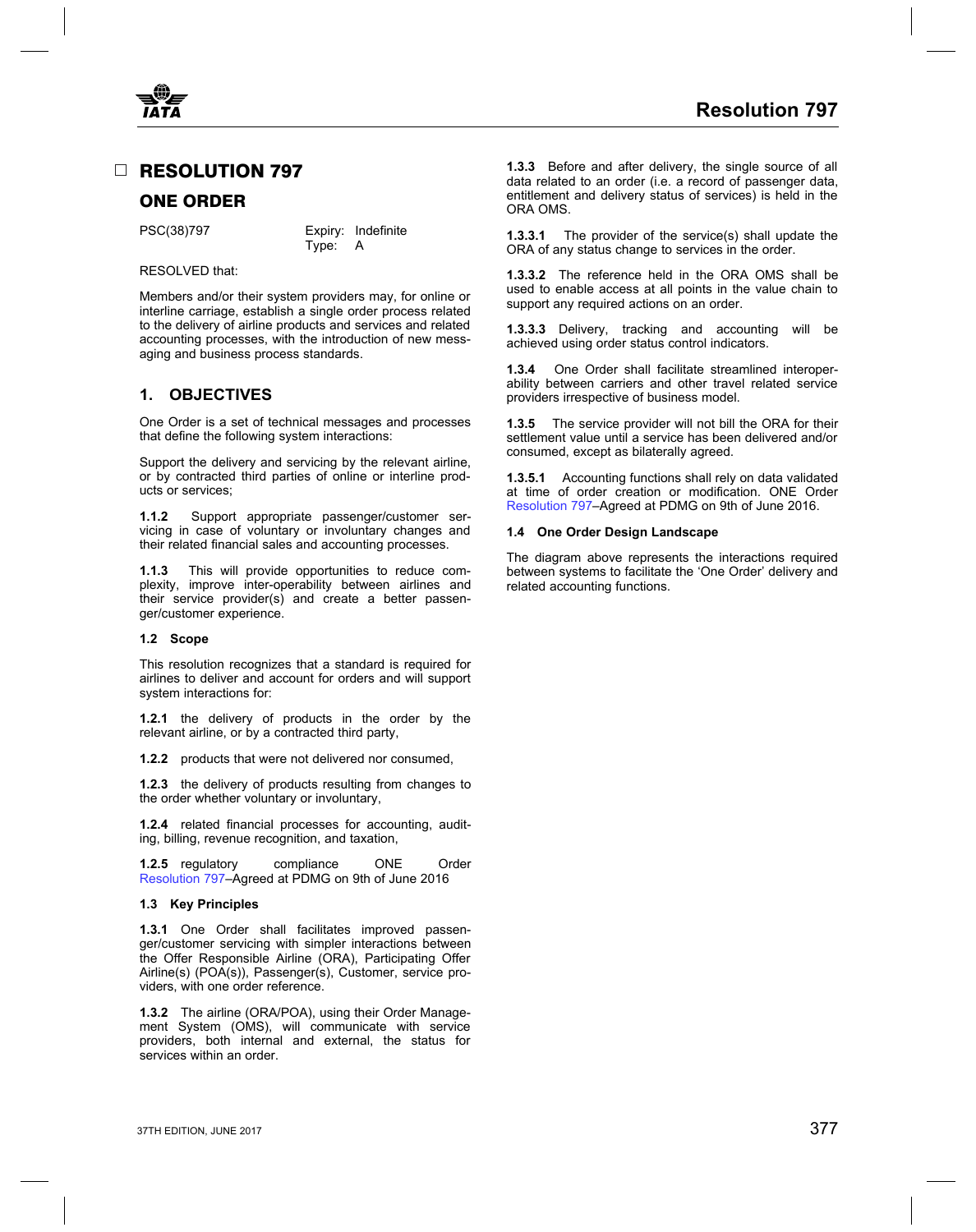

In accordance with their interline traffic agreements, and subject to bilateral agreements between them, the Offer **Offer Responsible Airline (ORA)**–The airline respon-Responsible Airline, Participating Offer Airline(s) and Operating Carrier(s) shall accept and honour the orders from POA, to the requesting entity, that becomes the created under this resolution. owner of the Order for any of its Offers chosen for

For the purpose of this resolution the following definitions and subsequent Order. will apply:<br>**Accounting System**–Airline system that performs ac-

He/she may or may not be the Customer.

**Customer**–The person/company who purchases the product ONE Order [Resolution 797](#page-0-0)–Agreed at PDMG on **4. DATA RETENTION** 9th of June 2016.

Customer for selection. When an offer is selected by a Customer, the Seller will initiate a process resulting in the creation of an Order by an Airline. **4.2** Offer Responsible Airlines shall also provide interac-

**Order-An Order is a uniquely identified record of the** order item for 13 months from the date of first usage. agreement of one party with another to receive products and services under specified terms and conditions.

**Order Management System (OMS)-An Airline database** and/or application that creates, updates, changes, cancels and manages an airline's Orders and track delivery of all services found within an order. The OMS will also

**2. ACCEPTANCE communicate to all appropriate internal or external sup**pliers, applications and accounting systems of the airline.

purchase by the Customer.

**Participating Offer Airline (POA)–An airline other than <b>DEFINITIONS Compared Access Participating Offer Responsible Airline involved in a product Offer** 

**Passenger–The person who will consume the product.** counting procedures and processes to ensure financial<br>He/she may or may not be the Customer<br>ecords reflect what has been sold.

**4.1** All order data records with at least one open order **Seller–Requests offers and presents them back to the** item shall be accessible interactively for a minimum of Customer for selection. When an offer is selected by a 13 months from the date of order creation.

tive access to order data records with at least one open

4.3 The Order record will be accessible interactively for a minimum of 7 days after all order items are set to final